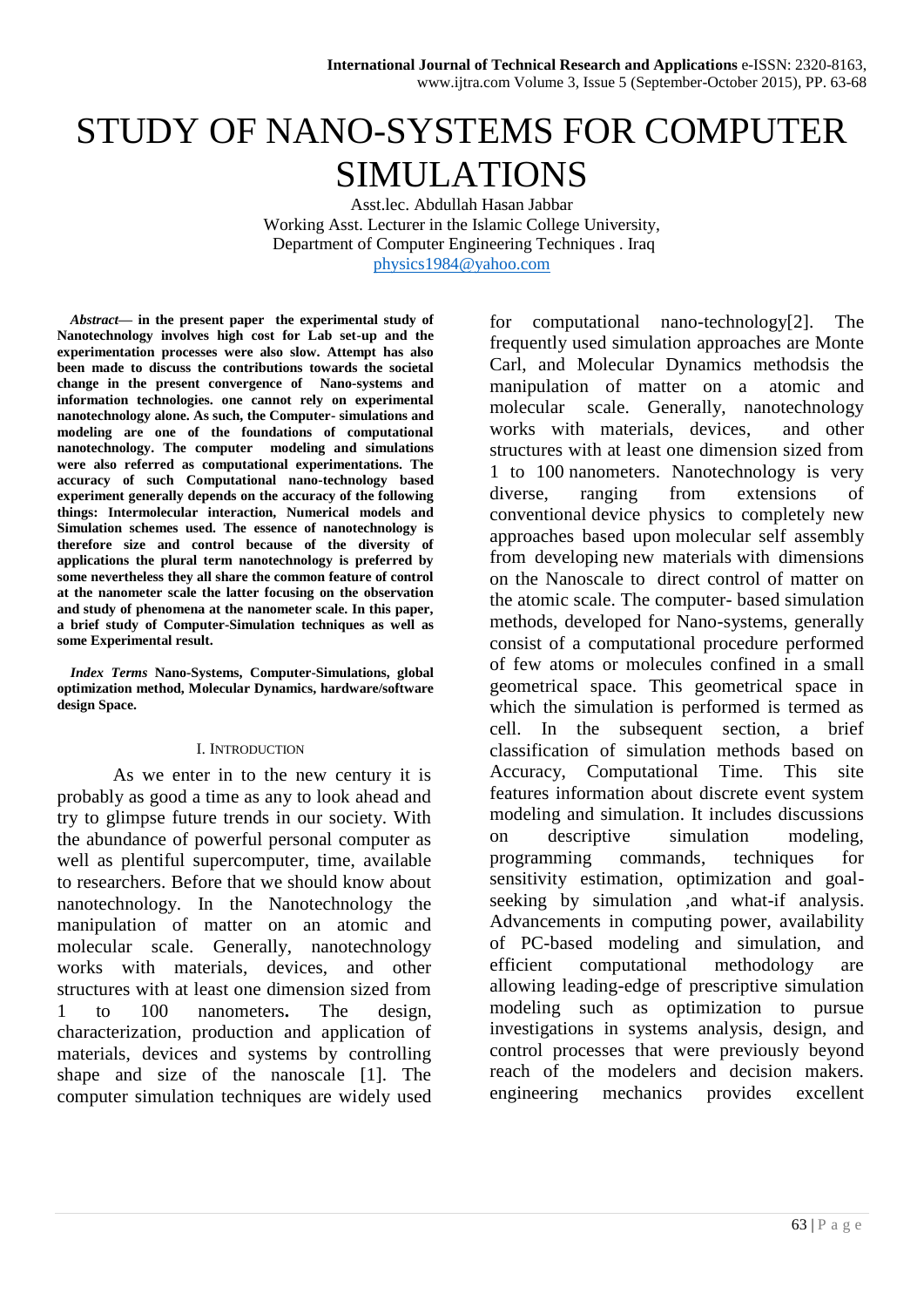theoretical descriptions for the rational design of materials and accurate lifetime prediction of mechanical structures. This approach deals with continuous quantities such as strain field that are functions of both space and time[7]. Constitutive relations such as Hooke's law for deformation and Coulomb's law for friction describe the relationships between these macroscopic fields. These constitutive equations contain materialspecific parameters such as elastic module and friction coefficients, which are often size dependent. For example, the mechanical strength of materials is inversely proportional to the square root of the grain size, according to the Hall-Petch relationship. Such scaling laws are usually validated experimentally at length scales above a micron, but interest is growing in extending constitutive relations and scaling laws down to a few nanometers. This is because many experts believe that by reducing the structural scale (such as grain sizes) to the nanometer range, we can extend material properties such as strength and toughness beyond the current engineering-materials limit. In addition, widespread use of Nano electromechanical systems.

## *A. Classification of simulation methods based on accuracy and computational time*

 The computer based simulation method, being developed for nano-system, generally consist for computational procedure perform on a limited number of atoms, molecules, molecular building blocks or macromolecules confined to a limited, but small, geometrical space[12]. Generally the cell in which the simulation is performed could be replicated in all spatial dimensions, generating its own periodic images. computer based methods used for simulation of various properties of nano scale systems differ in their level of accuracy and time-complexity to perform such calculations. Based on it, the required time scale for these methods can be from tens of picoseconds to few microseconds or more (classical molecular dynamics simulation). There are also methods which require very long computational time such as cluster growth and may require super computers to achieve fast results. Based on these facts we may classify the methods into following groups (**i**) Methods with highest degree of accuracy (**ii**) Methods with second highest degree of accuracy (**iii**) Semi-empirical method and (**iv**) Stochastic method

The most important input to such computation is the antiparticle energy/force function for interaction between the entities composing the nano-system. Accuracy administered computer simulations can help in three different ways:

1-they can be used to compare and evaluate various molecular-based theoretical models.

2-they can help the evaluate and direct an experimental procedure for nano-system.

3- An ultimate use of computer simulations is its possible replacement of an experiment which otherwise may not be possible with the present state of the technology or may be too costly, but provided accurate intermolecular potentials are available to be use in their development.

*B. Method with highest degree of accuracy* 

- Input: Atomic species, coordinate, system's symmetry, interaction parameter.
- Output: Total energy, excitation energy and spin densities, force on atoms
- Purpose: Investigation of both electronic and atomic ground state, optical and magnetic properties of weakly interacting and also strongly interacting correlated systems

*C. Method with second highest degree of accuracy* 

- Input: atomic species and their coordinate and symmetry of the structure; eventually for the species considered.
- Output: Total energy, charge and spin densities, forces on atoms, electron energy eigen values, capability of doing Molecular Dynamics, vibration modes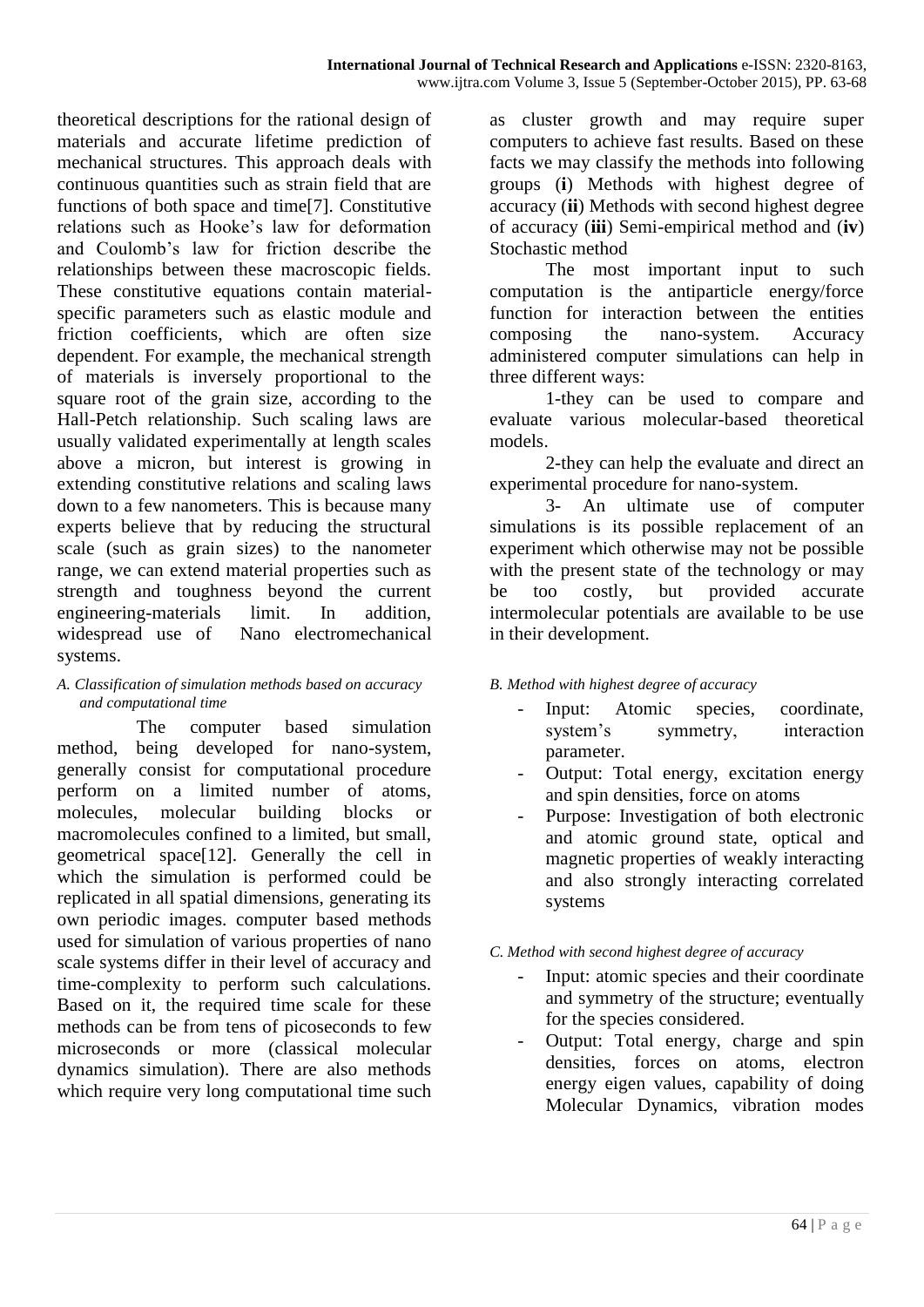and phonon spectrum.

Purpose: Accurate calculations of ground state structure by local optimization; Calculation of mechanical, magnetic and optical properties of small clusters and perfect crystals of weakly interacting electron systems, estimation of reaction barrier and paths.

# *D. Semi-empirical methods*

- Input: Atomic species, their coordinates; parameters of the inter-particle potential, temperature and parameters of the thermostat or other thermo-dynamic variables.
- Output: Output of Tight- Binding(TB): Total energy, charge and spin densities, force on atoms, particle trajectories, phonon calculation; mechanical magnetic and optical properties of clusters and crystals.
- Purpose: Search for ground state structure by GA, Simulated Annealing (SA) or local optimization if a good guess for the structure is known; simulation of growth or some reaction mechanisms; calculation of response functions.

**Stochastic method**: There are several methods that use stochastic representations of some or all of the physical processes responsible for ground shaking. In this paper I review the particular stochastic method that I and a number of others developed in the last several decades. The paper includes a few new figures and an improvement in the calculation of random vibration results that previously appeared only in an USGS open-file report, Other authors have published papers applying the stochastic method and extending the method in various ways.

Purpose: Investigation of long timescale non-equilibrium phenomena such as transport, growth, diffusion, annealing, reaction mechanisms and also calculation of equilibrium quantities and thermodynamic properties.

## *E. Molecular dynamics simulation methods*

 The two basic used simulation approaches are Monte Carlo (MC) and Molecular Dynamics (MD) methods. All the other various simulation methods come from these two basic methods. A brief over-view with areas of application of the both are discussed below. These concepts are essentially required to understand the methodology of classification of Computer-Based Simulation methods based on accuracy and time-complexity. MC method uses random numbers to perform calculations. There are many areas of application of MC Methods including Nano-material. Some important areas where we apply MC method are:- (i) Estimation of large-dimensional integrals (ii) Generating thermodynamic ensembles in order to compute thermal averages of physical equilibrium quantities of interest and simulation of nonequilibrium phenomena such as growth and (ii) Computation of distribution functions out of equilibrium known as Kinetic Monte Carlo [4]. MD deals with predicting the trajectories of atoms subject to their mutual interactions and eventually an external potential. Some important areas of application of MD are: - (i) Computation of transport properties such as response functions, viscosity, elastic module and thermal conductivity (ii) Thermodynamic properties such as total energy and heat capacity and (iii) Dynamical properties such as phonon spectra.

# *F. Global Optimization Methods*

 A much more challenging task than local optimization methods is to find the global minimum of a multi-valley energy landscape as shown in fig.1. global optimization problems involving a given cost function (minimization of energy or maximization of entropy) arise in many simulation problems dealing with Nanosystems. This subject has received a great deal of attention in recent year, mostly due to the rapid increase in computer power. The symbolic picture shown in fig.1. provides a rather simple tow- dimensional example of the global optimization paradigm.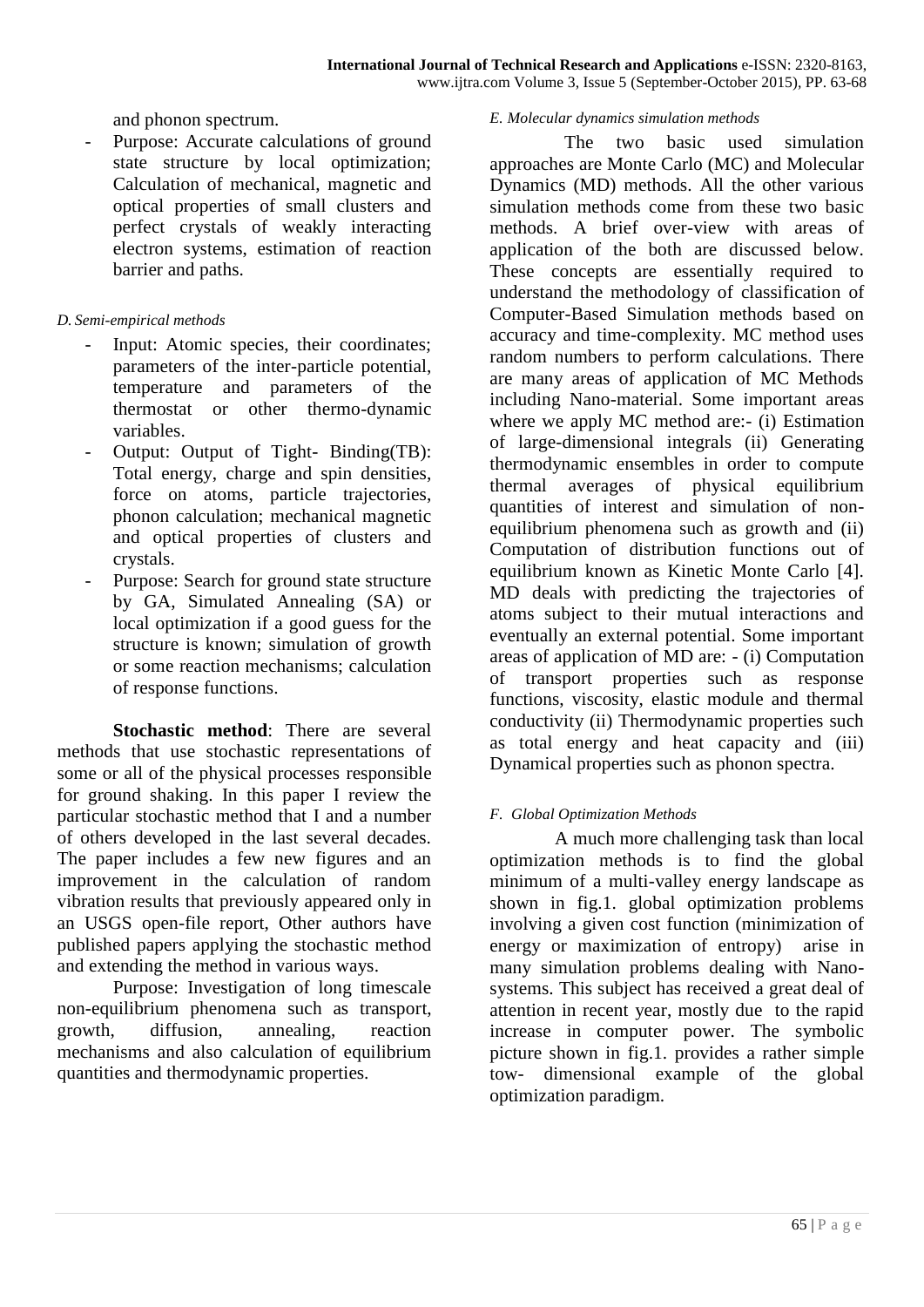A number of computational algorithms have been develop recently for global optimization of molecular simulations. Among those algorithms the simulated annealing and the genetic algorithms have found more applications in structural and dynamic simulation optimization of molecular clusters.



Fig.1. A two-dimensional example of global optimization of molecules energy  $E_{(x,y)}$ . the objective here is to locate the coordinates (x,y) for which the molecules energy has its absolute minimum.

 This algorithm is basically search algorithm based on the machines of natural selection and nature genetics. It is the balance between efficiency and efficacy necessary for survival in many different environments. In order for GA to surpass their more traditional in the quest for robustness, GA must differ in some fundamental ways. GA are different from more normal optimization and search procedures in four ways:

- GA work with a coding of the parameter set, not the parameters themselves.
- GA search from a population of point not a single point.
- GA use pay off (objective function) not derivatives or other auxiliary knowledge.
- GA use probabilistic transition rules, not deterministic rules.

# *G. Optimization for Codesign to Molecular Dynamics*

There are two applications address issues of the response of materials in extreme

conditions and enabling the design of more effective and safe fission power plants, respectively. Hardware-Software codesign, perceived as a prerequisite exascale computing, needs to be put on a sound scientific basis such that design decisions for both hardware and software do not need to be made based on colloquial heuristic insights, but rather follow an established scientific procedure by sufficiently thorough search of realizable hardware and software options. Fig.1 illustrates our approach, where the left hardware design and the right software design boxes define a vast space of hardware and software solutions[5], whose combinations lead to performance prediction, the results of which in turn guide an optimization method towards new hw/sw solution to be tested. This resulting iterative process can be analyzed in formal and informal settings, thus opening doors to established optimization and analysis techniques, while at the same time incorporation sometimes superior but informal human ingenuity. The key research efforts in this approach are:

- Efficient enumeration method for the both hardware and software.
- Performance predication methods.
- Optimization methods to search the design spaces.

# *H. Simulation-based Optimization Techniques*

 Discrete event simulation is the primary analysis tool for designing complex Nano- systems. Simulation, however, must be linked with a optimization techniques to be effectively used for Nano-systems design. Simulations used as experiments:

1-Possible in case of coincidence between purposes of simulations and experiments

2-Discovering new explanatory hypotheses, confirming or refusing theories, choosing among competing hypotheses

3-Simulation with no experimental purposes in mind (simulation of a protein folding process for didactical Purposes)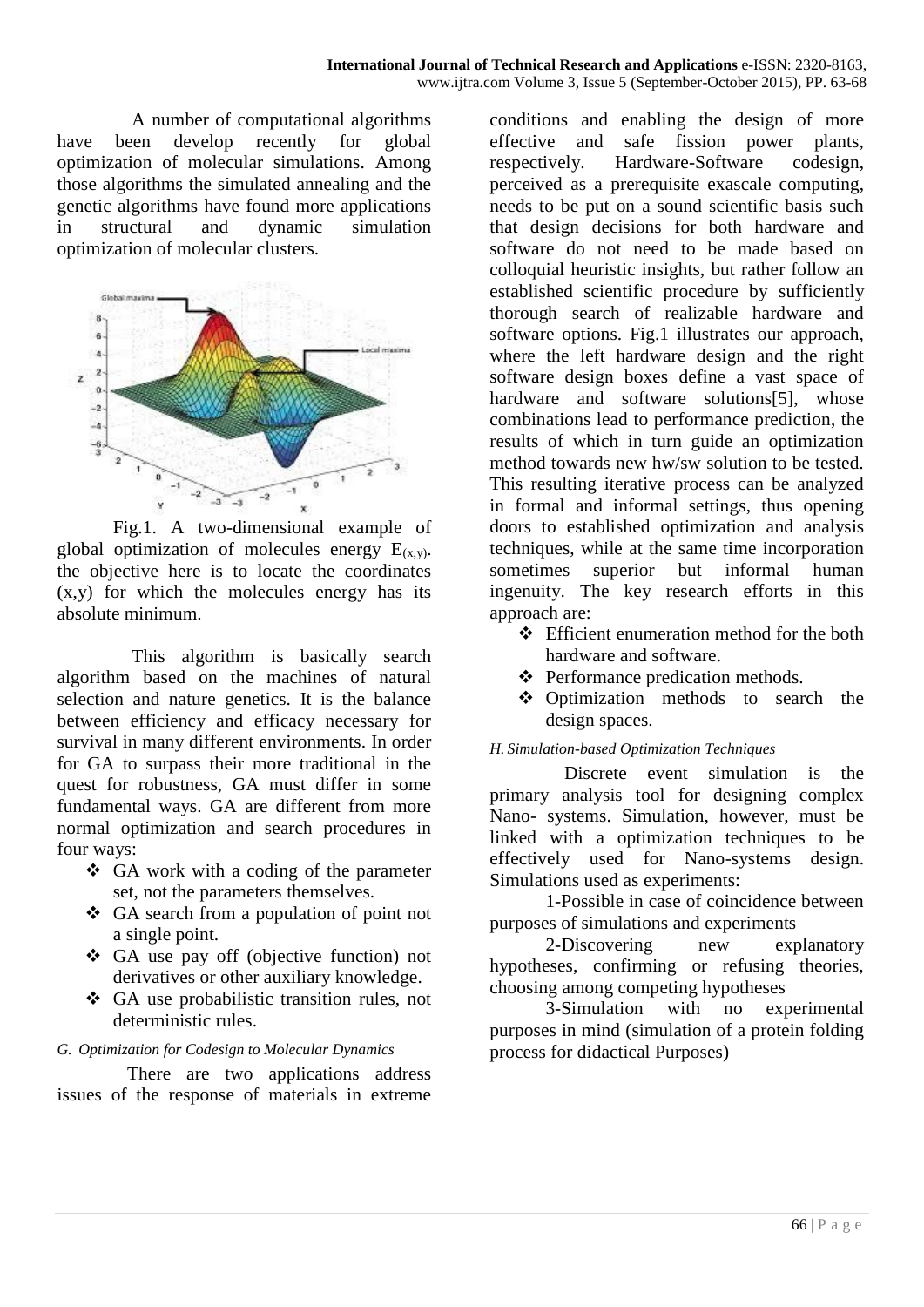## *I. Computer- Simulations and Results Obtained*

In this paper work declares that a soft computing tool, GA is used to get the optimized system parameters of Ga As QW for a desired high frequency response characterized by a cutoff frequency (f3dB). QW is obtained for a high frequency under hot electron condition. In GA, a fitness function is the main criteria for reproduction. The fitness values are used to favor high fitness individuals over low fitness individuals to take part in the process of reproduction. in this work the application of GA, we get the f3dB for a semiconductor quantum structure for its different system parameters. Then we get cut off frequency it was low frequency value and one particular parameter of the system where the other parameters are optimized by the GA. By taking the other parameters in one form, we can be able to find the fitness values. These fitness values are converted to binary form and then proceed for further GA operation. After reproduction, simple crossover may proceed in the following steps. We note that the cut of frequency of mutation to get good results in GA studies.

## II. CONCLUSIONS

 The classification of simulation method presented in this paper important of the role of molecular dynamics and computer simulations in nanotechnology as well recognized for several reason:

- 1- Such simulation techniques will allow us to develop some fundamental understanding behavior of nano-systems for which there.
- 2- Since in a nano-system the number of particles involved is rather small and direct measurement of their collective behavior has not been well developed yet, computer simulations could help appreciable.
- 3- Computer simulation can produce data for testing and development of analytic predictive models on nano-systems.
- 4- demonstrates the various processes

through which computer based simulations and optimizations are used in various field starting from classical to nano-levels.

5- The same will also help the reader to choose the best method suitable for a particular application of their interest. To give a better view we have given one example of computational technique that we have used for nano device simulation from one of our experimental work.

#### **REFERENCES**

[1] B.D. Cullity, Elements of X-ray Diffraction (Addison-Wesley Publishing Company, Inc., 1956).

[2]. Narsingh Deo, System Simulation with Digital Computer, PHI Pvt. Ltd. (2001)

[3] Neel L 1961 C. R. Acad. Sci. Paris 252 4075, 253 9, 203, 1286

[4]. Lakhtakia A., A Handbook on Nanotechnology Nanometer Structures Theory, Modeling and Simulation, PHI Pvt. Ltd (2007).

[5]. Fox Keller, E. (2003) "Models, Simulation, and 'computer experiments', in Radder H. (ed.) The Philosophy of Scientific Experimentation, Pittsburgh University Press,198-21

[6]. Chandra S., Computer Application in Physics, Narosa Publishing House (2003).

[7]. Jorge J. More' et al, Optimization Software Guide, SIAM Publications (1993).

[8]. Das S. C., Neuro-Genetic Approach for Optimizing Parameters for the Polar Semiconductor, Proceedings of NATCOMNNAMTECH 2007.

[9] M. Sherif El-Eskandarany, Satoru Ishihara, Wei Zhang and A. Inoue, Met. Trans. 36 A (2005) pp. 141-147.

[10] S. Ogata et al., "Hybrid Finite-Element/Molecular-Dynamics/Electronic- Density-Functional Approach to Materials Simulations on Parallel Computers," to be published in Computer Physics Comm.

[11]R. Car and M. Parrinello, "Unified Approach for Molecular Dynamics and Density Functional Theory," Physical Rev. Letters, vol. 55, 1985, pp. 2471–2474.

[12]. Lakhtakia A., A Handbook on Nanotechnology Nanometer Structures Theory, Modeling and Simulation, PHI Pvt. Ltd (2007).

[13] Sheng-Hui Lin(2008)"Electrochromic properties of nano-structured nickel oxide thin film prepared by spray pyrolysis method". Volume 254, Issue 7, 30 January 2008, Pages 2017–2022